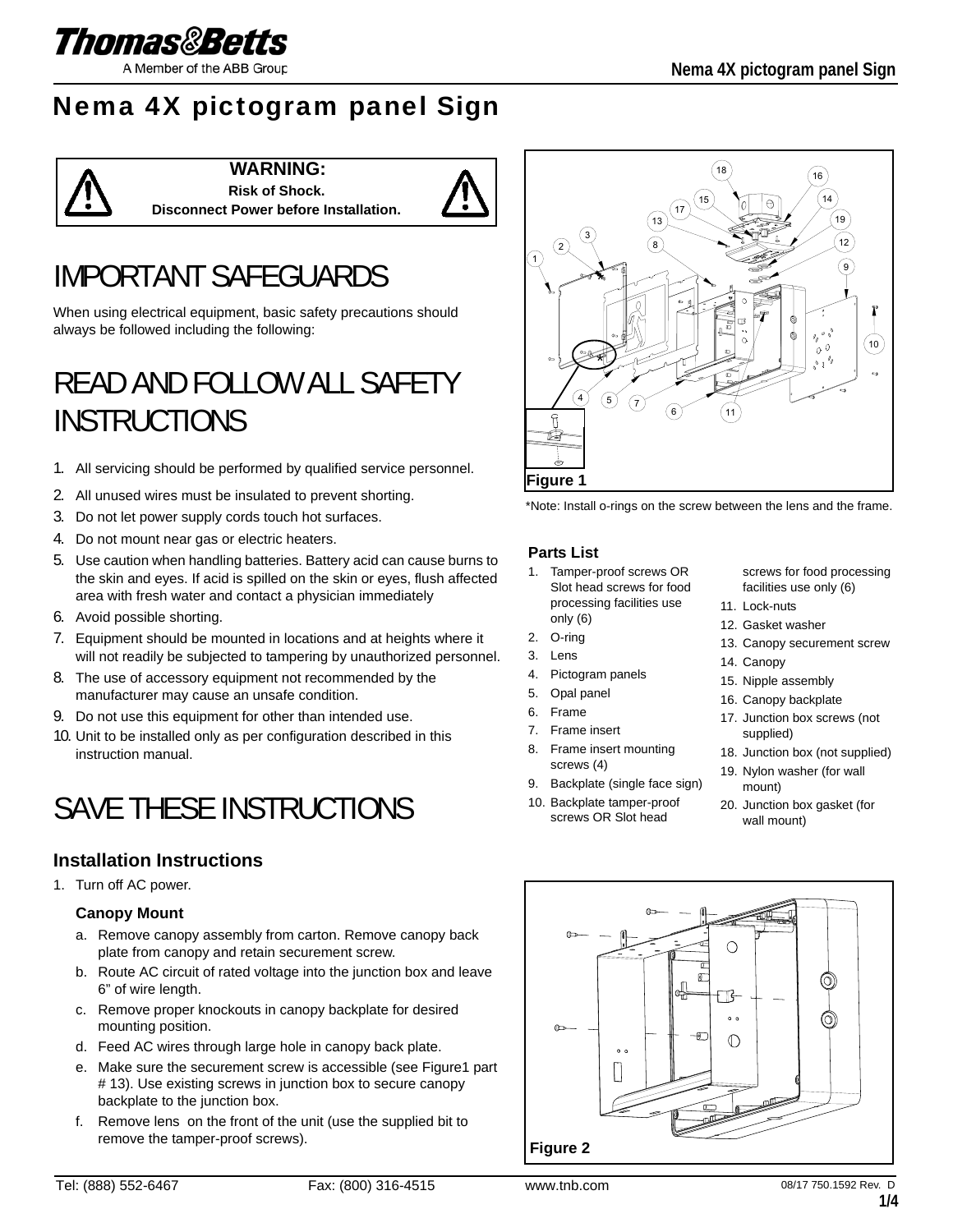- g. In order to access the knockouts of the frame, remove the 4 screw(s) holding the frame insert to the frame and separate them (see Figure 2).
- h. Determine which holes in the frame will be used for mounting (see Figure 1 & Figure 3). Support frame with two blocks of wood, maximum one inch apart. Strike knockouts with a hammer and screwdriver. Clear holes of burrs to allow proper assembly of nipple/wire assembly.
- i. Secure canopy to the frame by threading the provided nipple/wire assembly through the canopy and frame. Make sure the gasket washers are between the canopy and frame, and that the locknuts are inside the unit (see Figure 3).
- j. Reassemble the frame insert inside the frame.

#### **Wall Mount (Single Face Model Only)**

- a. Remove the backplate from the packaging. Determine the proper knockouts to remove for mounting to a junction box (see Figure 4).
- b. Support area around knockouts with two blocks of wood. Strike knockouts from the inside with a hammer and a screwdriver.
- c. Mount parts 11, 12, 15, 17 & 19 to backplate, as shown in Figure 4, and reinstall the back plate to the frame using the 6 tamper-proof screws (use the supplied bit).
- 2. **Electrical connections:** Using the sealed AC nipple/wire assembly (3 wires), connect one end to the leads inside the enclosure, and the other end, to AC line voltage inside the junction box. Connect the green ground wire to the ground of the junction box. Connect the white lead to neutral and the purple lead to AC line voltage (the input is universal 110 to 347 VAC) (see Figure 5).

**IMPORTANT:** For self-powered units. The battery must be connected to the LED strip.

**Optional:** For AC models used with DC remote power, the sealed DC nipple/wire assembly (2 wires) will also need to be installed. One end connects to the LED-STRIP leads, inside the enclosure, and the other end to DC input inside the junction box. Connect the red lead to positive, and the blue lead to the negative of the remote DC input (see Figure 5).

- 3. **For canopy mount:** Mount the frame and canopy assembly to canopy backplate by using the provided securement screw. **For wall mount:** Attach the frame to the junction box, using the junction box supplied screws.
- 4. Select the desired pictogram panel and install it with the opal diffuser behind. The pictogram panel without arrow shall be installed facing right (see Figure 7).
- 5. Install the lens by using the 6 tamper-proof screws. The o-rings must be installed on the screw between the lens and the frame as shown in Figure 1.

*The tamper-proof screws should be equally torqued to approximately 10 - 15 in-lbs (1.1 - 1.7 N-m).*

6. Energize AC. The sign will illuminate.



**Figure 3**





## **Nema 4X pictogram panel Sign**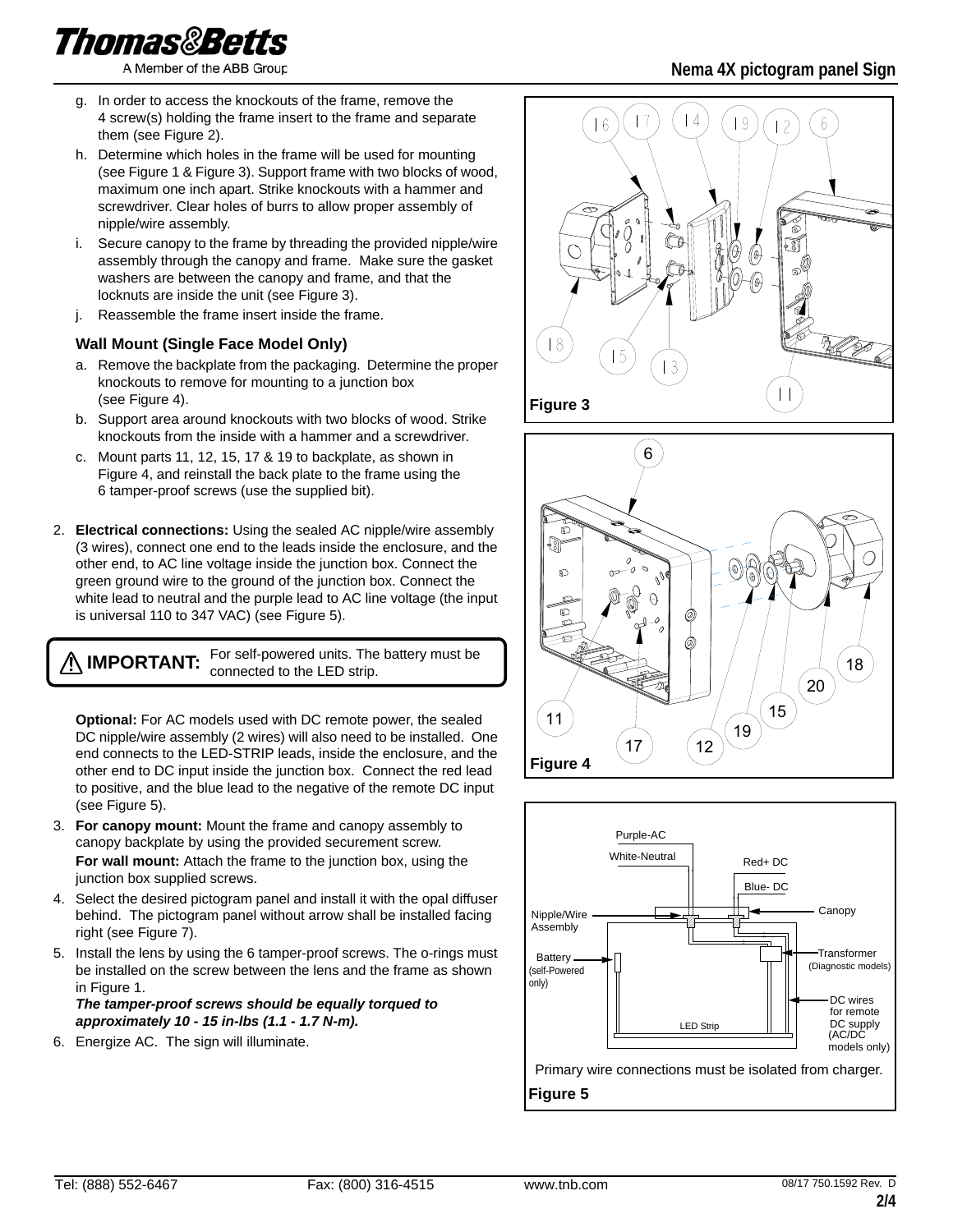

### **Manual Testing (Self-Powered Models)**

Operate the magnetic "test switch" by holding the provided magnet underneath the unit where indicated on the frame. The AC pilot lamp will turn off, the legend will flicker, but remain lit. Remove the magnet. The AC pilot light will turn on, the legend will flicker again.

## **Automatic testing and diagnostic (optional)**

The models with the automatic testing and diagnostic option include a micro-controller which self-tests the unit on a monthly basis and identifies as well displays eventual failures of the electrical components: battery, battery charger and LEDs.

#### *Self-test*

The self-test is performed every 30 days for 1 minute, every 6 months for 30 minutes, and annually for 90 minutes.

### **Diagnostic function**

The diagnostic function uses a bi-color pilot LED indicator. Service is required if the LED turns red indicating that an alarm condition is detected (see Figure 6).

|         | Green | Steady On          | AC On                     |  |
|---------|-------|--------------------|---------------------------|--|
| -0      | Green | One Blink          | In Test                   |  |
|         | Red   | Steady On          | <b>Battery Disconnect</b> |  |
| -0      | Red   | One Blink          | <b>Battery Failure</b>    |  |
| $O-O$   | Red   | <b>Two Blinks</b>  | <b>Charger Failure</b>    |  |
| 0-0-0-0 | Red   | <b>Four Blinks</b> | <b>LED Strip Failure</b>  |  |

### **Food processing facilities**

Slot head screws and knock-out covers are available in the hardware kit. To comply with food processing facilities the tamper-proof screws must be remove and replaced with the flathead screws provided. The covers must be installed on the knockouts to avoid any accumulation of contaminants. Note: some detergent used in the food processing industry can affect durability of polycarbonate lens.

### **Maintenance (All Models)**

None required. For battery-operated units: if AC supply to the unit is to be disconnected for 2 months or more, the battery must be disconnected.

**Note**NiCd (Nickel Cadmium) batteries are shipped discharged and may require 10 minutes of connection to AC supply before start-up test procedure, and 96 hours to reach full charge.

**Warranty:** For the complete warranty information, please refer to the landing page of our website (http://www.tnb.ca/en/products/emergencylighting/).



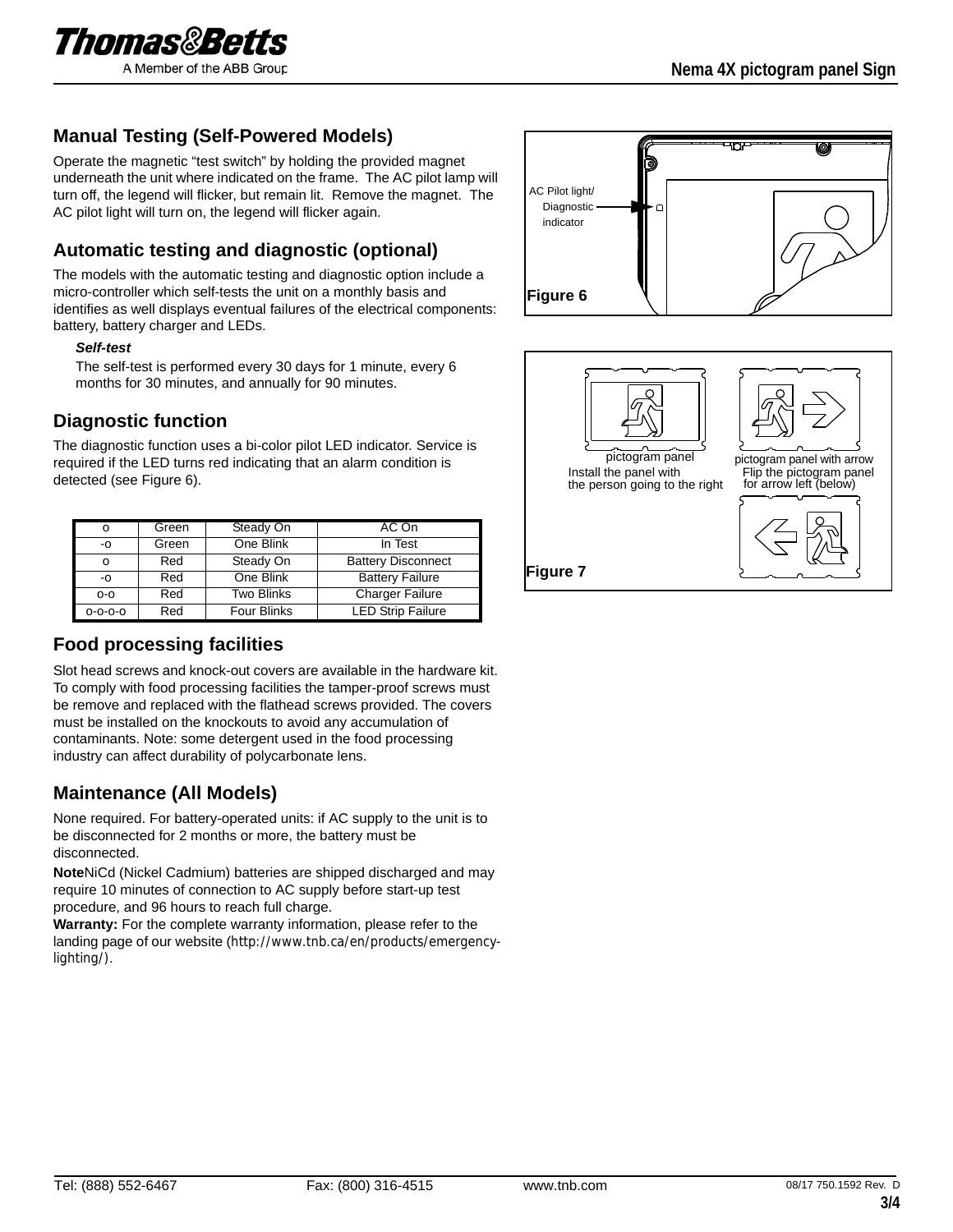



**WARNING: Risk of Shock.**

**Disconnect Power before Installation.**



# Double Face Installation

## **Conversion from single-face to double-face.**

- 1. Turn off AC power.
- 2. Remove backplate by unscrewing the six tamper-proof screws holding the backplate to the frame (see Figure 8)
- 3. Install the four back panel retention screws (see Figure 9) *Note: The four screws may already be installed.*
- 4. Select the desired panel and install. Snap the top edges under the two top retention screws and then snap the bottom edges under the two bottom retention screws (see Figure10).
- 5. Install the lens by using the 6 tamper-proof screws The o-rings must be installed on the screws between the lens and the frame as shown in figure 11.

*The tamper-proof screws should be equally torqued to approximately 10 - 15 in-lbs (1.1 - 1.7 N-m).*

6. Energize AC.







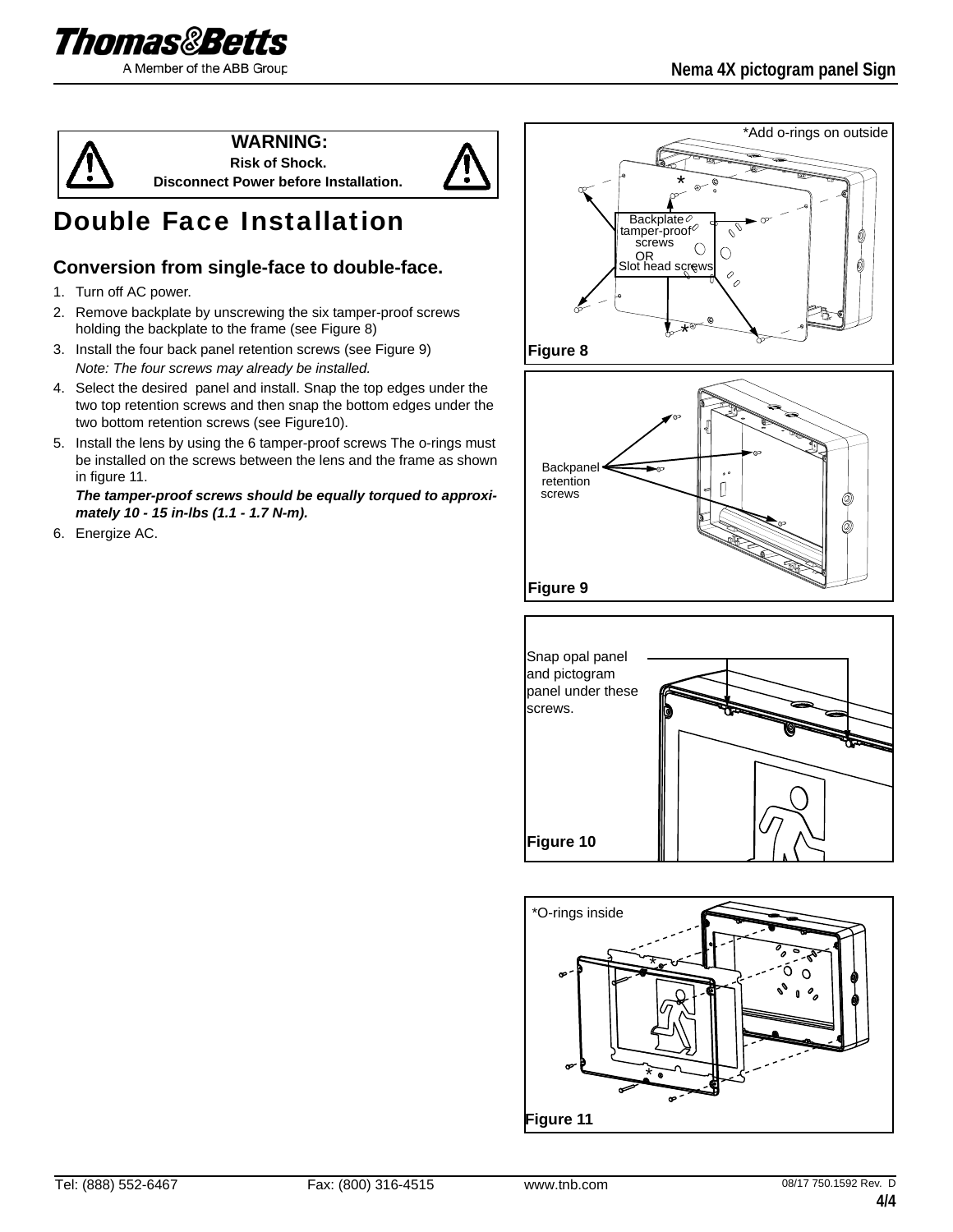

C

\*Note: joints toriques à l'extérieur

(C

Vis inviolables

OU vis à tête plate

Vis de retenue



# Installation pour double face

# **gne simple double face Conversion d'une ensei**

- 1. Couper le courant d'alimentation C.A.
- 2. Dévisser les 6 vis inviolables retenant la plaque arrière et séparer la plaque arrière du cadre (utiliser l'embout de tournevis fourni pour enlever les vis inviolables)(voir Figure 8)
- 3. Installer les 4 vis de retenue du panneau arrière (voir Figure 9) *N.B. Les vis peuvent déjà être installées.*
- 4. Sélectionner le panneau pictogramme voulu et l'installer, superposé au diffuseur opale. Le panneau pictogramme sans flèche sera installé orienté vers la droite (voir Figure 7). Fixer le bord du haut des panneaux siv xueb es les veus du haut, puis les bords du bas suos les deux vis
- de retenue du bas (voir Figure 10). 5. Installer la lentille à l'aide de 4 longues et 2 courtes vis inviolables (voir Figure 11).

#### *Les vis inviolables devraient être serrées de manière égale à environ 10 - 15 lb-po (1.1 - 1.7 N-m).*

6. Mettre le C.A. sous tension. La lampe témoin de mise en circuit C.A. et l'enseigne s'illumineront.



**Figure 8**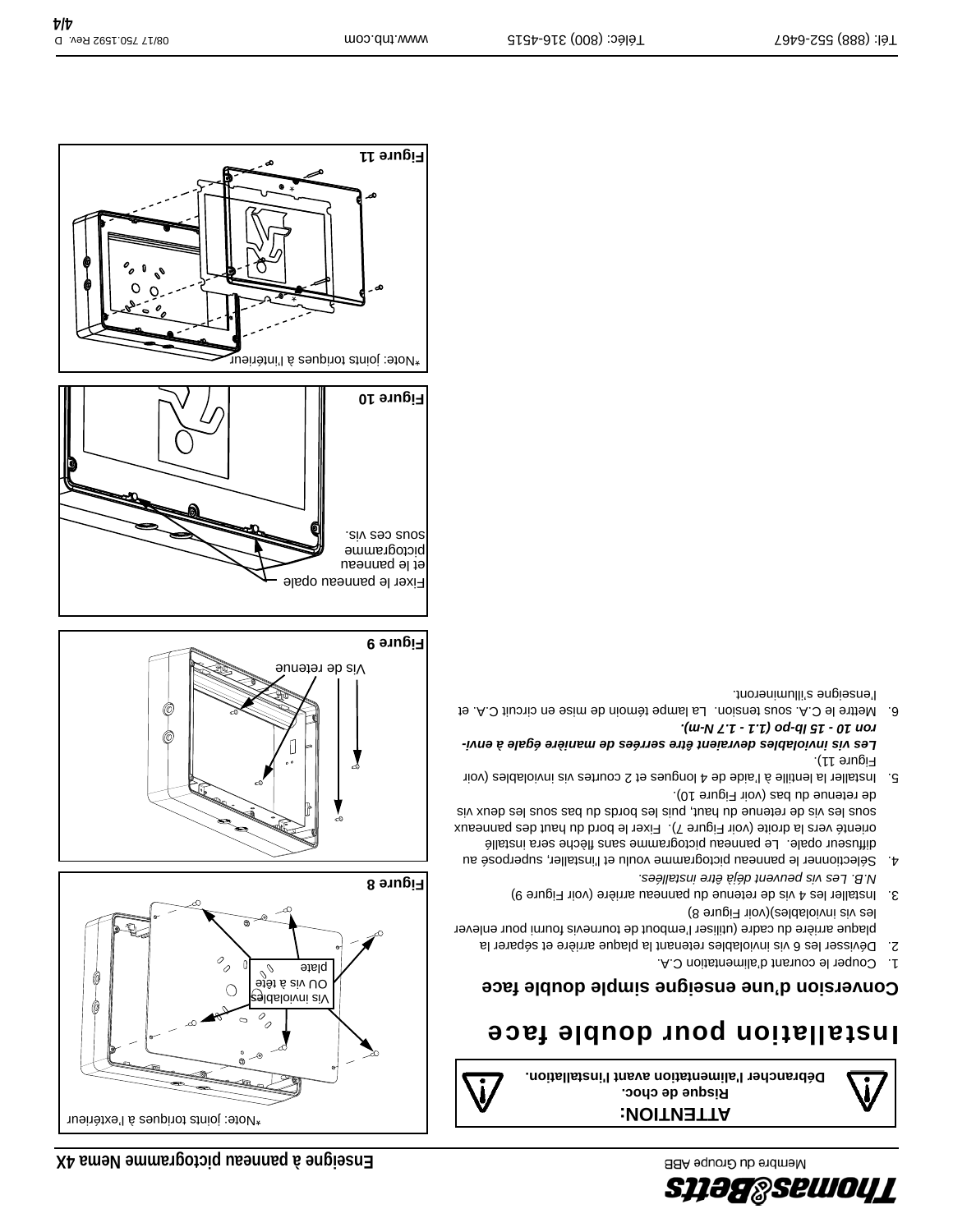

طالعہ<br>منا

Panneau pictogramme avec flèche

Retourner le panneau pour la flèche

. à gauche (ci-dessous)

**Figure 6**

**Figure 7**

la droite.

Panneau pictogramme Installer le panneau la

Ò

 $\Box$ 

personne orientée vers

Témoin C.A. / Indicateur de diagnostic

### **Test automatique**

L'unité exécutera un test automatique d'une minute tous les 30 jours, de 30 minutes tous les 6 mois et de 90 minutes une fois l'an.

#### **Fonction diagnostic**

La fonction diagnostic emploie un témoin DEL bicolore. Le service est requis si la DEL passe au rouge, indiquant qu'une condition d'alarme est détectée (voir Figure 6).

| Défaut de bande DEL |                     | 4 clignotements     | Rouge | $0 - 0 - 0 - 0$ |  |
|---------------------|---------------------|---------------------|-------|-----------------|--|
| Défaut de chargeur  |                     | 2 clignotements     | Ronge | $O-O$           |  |
| Défaut de batterie  |                     | 1 clignotement      | Ronge | о-              |  |
|                     | Batterie débranchée | <b>exit ,émullA</b> | Ronge | о               |  |
| tast n∃             |                     | 1 clignotement      | həV   | ი-              |  |
| G.A. allumé         |                     | <b>exiì ,èmullA</b> | ne∨   | O               |  |
|                     |                     |                     |       |                 |  |

### **Industrie alimentaire**

Les vis à tête plate et les trous défoncables sont fournis. Pour se conformer aux installations de transformation des aliments, les vis inviolable doivent être enlevées et remplacées par les vis à tête plate fournies. Ces couvertcles peuvent être installés pour éviter toute accumulation de contaminants. Note: certains dégergents utilisés dans l'industrie alimentaire peuvent affecter la durabilité des lentilles en polycarbonate.

## **Maintenance (tous les modèles)**

Aucune maintenance n'est requise. Si l'alimentation C.A. doit être coupée pendant deux mois ou plus, la batterie doit être débranchée.

Les unités munies d'accumulateurs de type NiCd (Nickel : **Remarque** Gadmium) sont expédiées dechargées. Ils devront être raccordés à une alimentation CA pendant 01 inutes avant la proposa en instant de seignant de seignant de seignant de marche, et pendant 96 heures pour atteindre une charge complète. Pour obtenir des informations complètes sous la garantie, SVP **Garantie:** référez-vous à la page d'accueil de notre site web (http://www.tnb.ca/fr/ produits/eclairage-de-secours/).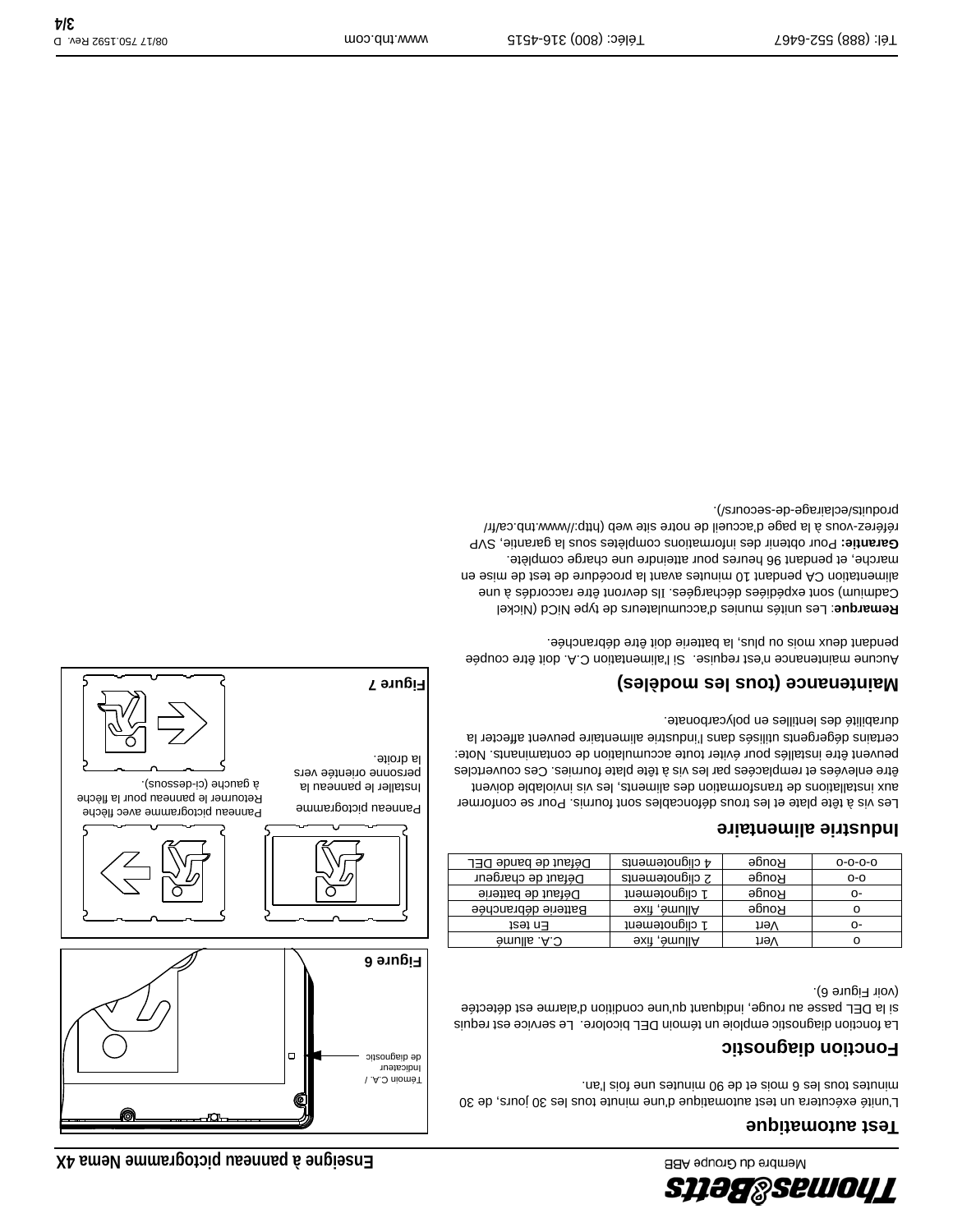

- f. Enlever la lentille, les deux panneaux pictogramme et le diffuseur opale situés sur le devant de l'unité (utiliser l'embout de tournevis
- fourni pour enlever les vis inviolables). g. Pour accéder aux débouchures du cadre, enlever les 4 vis qui
- retiennent le module électrique afin de les séparer (voir Figure 2). h. Choisir quels trous du cadre serviront au montage (voir les Figures 1
- et 3). Soutenir le cadre à l'aide de deux blocs de bois espacés à un pouce maximum. Enlever les trous défonçables en frappant d'un coup sec à l'aide d'un marteau et d'un tournevis. Enlever toute bavure dans les trous afin de permettre un bon contact avec le raccord fileté.
- i. Visser le pavillon au cadre à l'aide du raccord fileté. S'assurer que les rondelles d'étanchéité sont bien placées entre le pavillon et le cadre, et que les écrous soient à l'intérieur de l'indicateur (voir Figure 3).
- j. Réassembler le module électrique à l'intérieur du cadre.

#### **Montage mural (modèle simple face seulement)**

- a. Retirer la plaque arrière de l'emballage. Choisir les trous défonçables appropriés au montage à une boîte de jonction (voir Figure 4).
- b. Soutenir la région autour des trous défonçables à l'aide de deux blocs de bois. Frapper les trous défonçables d'un coup sec à l'aide d'un marteau et d'un tournevis.
- c. Assembler les pièces 11, 12, 15, 17 et 19 à la plaque arrière, tel qu'illustré à la Figure 4, puis installer la plaque arrière au cadre à
- l'aide des 4 vis inviolables (utiliser l'embout de tournevis fourni). À l'aide du raccord fileté et fils C.A. (3 fils), **Connexions électriques:** 2. connecter une extrémité aux conducteurs du transformateur, à l'intérieur du boîtier, puis l'autre extrémité à la ligne C.A. dans la boîte de jonction.

Connecter le conducteur blanc au neutre et le conducteur violet à la C.A. (entrée universelle 110 à 347 V C.A.). (Voir Figure 5). **IMPORTANT:** Pour les modèles autonomes. La batterie

doit être connectée à la bande de LED.

 Pour les modèles C.A. utilisés avec l'alimentation C.C. à **Option :** distance, utiliser un raccord étanche aux liquides, et le conduit (non fourni) dans l'un des autres trous dans le cadre. Connecter le conducteur rouge au positif, et le conducteur bleu au négatif de la barrette à DEL.

- 3. Sélectionner le panneau pictogramme voulu et l'installer, superposé au diffuseur opale. Le panneau pictogramme sans flèche sera installé orienté vers la droite (voir Figure 7).
- 4. Pour le montage mural : Fixer le cadre à la boîte de jonction à l'aide des vis fournies avec la boîte de jonction.

Installer la lentille au moyen des vis inviolables (4 courtes, 2 longues). *Les vis inviolables devraient être serrées de manière égale à environ 10 - 15 lb-po (1.1 - 1.7 N-m).*

5. Mettre le C.A. sous tension. La lampe témoin de mise en circuit C.A. (AC On) et l'enseigne s'illumineront.

## **Test Manuel (Modèles autonomes)**

Pour utiliser l'interrupteur magnétique et effectuer un test manuel, tenir l'aimant fourni sous l'unité, à l'endroit indiqué sur le cadre. La lampe témoin de mise en circuit C.A. s'éteindra, l'enseigne clignotera, mais demeurera allumée. Enlever l'aimant. La lampe témoin de mise en circuit C.A. s'allumera, l'enseigne clignotera, mais demeurera allumée.

## **Tests et diagnostics automatiques (option)**

Les modèles dotés de l'option tests et diagnostics automatiques incluent un microcontrôleur qui exécute un test de l'unité tous les mois, identifie et affiche tout défaut éventuel des composantes électriques : batterie, chargeur et DEL.